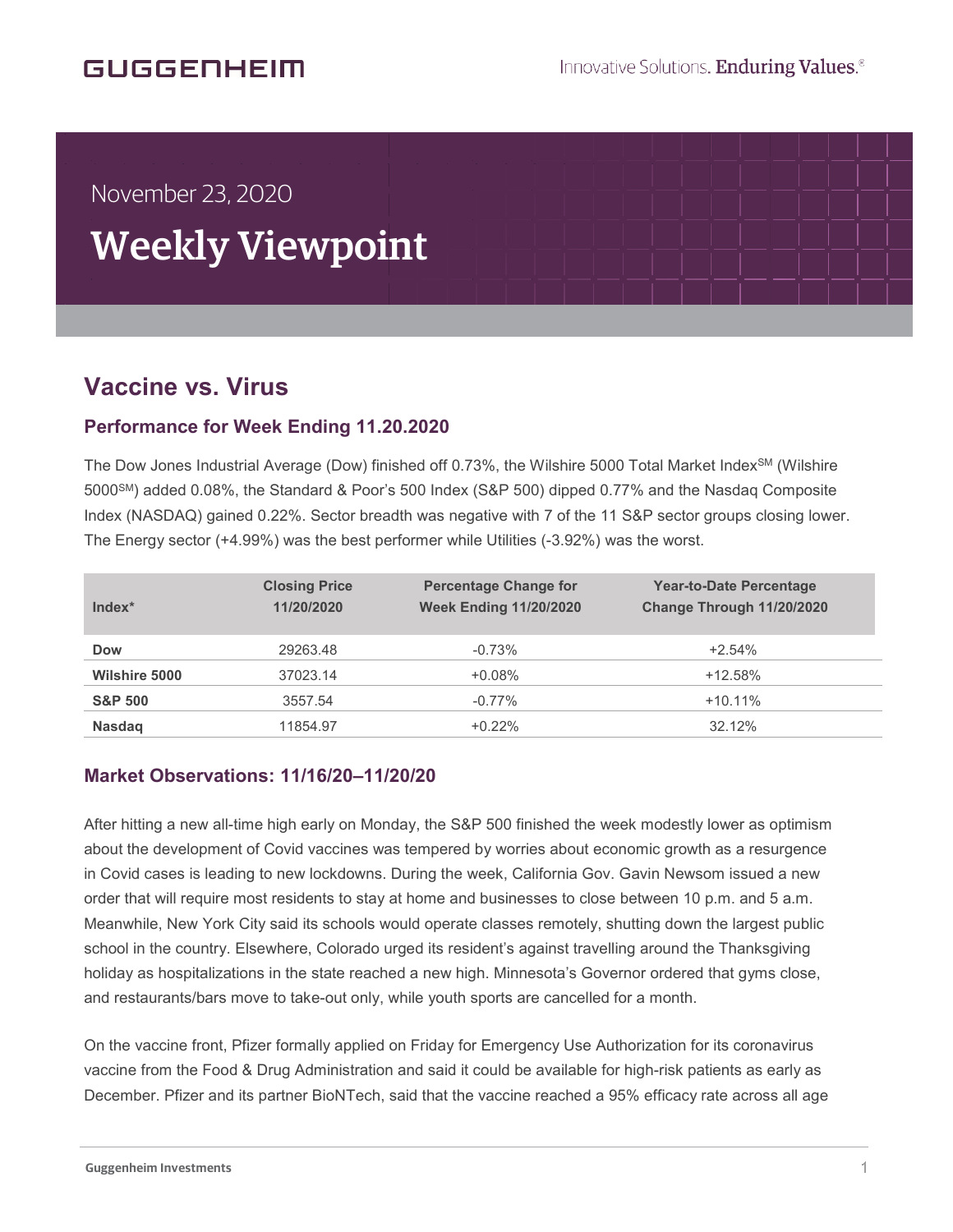and race demographics and reiterated their aim of having 50 million doses before the end of the year and 1.3 billion doses available next year. Earlier in the week, Moderna reported its coronavirus vaccine was found to be 94.5% effective in an analysis. It also reported a longer shelf-life for the shot, saying it's stable for 30 days at refrigerator temperatures. The company said it plans to ask federal health authorities by early December to clear the vaccine.

**Market View:** Despite the tug of war between the pending rollout of a Covid vaccine and the recent surge in cases, we continue to maintain a favorable outlook for the markets. Equity markets tend to look forward and the key is to look beyond the next 3-4 weeks or even the next 3-4 months and to focus on how things will look like in the next 3 to 4 quarters. Through our lens, the economic recovery has solid momentum, earnings expectations are on the rise, and the Federal Reserve is expected to maintain its very accommodative monetary policy for the foreseeable future. In addition, it's highly likely that a Covid vaccine will be available in the months ahead and policymakers will eventually roll out another fiscal stimulus package. While nothing moves in a straight line, we continue to believe the return profile over the next 12 – 24 months should remain asymmetrical, with an upward bias.

**The Week Ahead:** The data calendar and the November FOMC meeting minutes will be the focal points of the holiday-shortened week. The minutes will take on added importance as Fed Chair Powell had indicated in his post-meeting press conference that officials had a lengthy discussion on their asset purchase program. In turn, the minutes should provide greater detail on how the Fed is thinking about potential changes to its quantitative easing (QE) program, and perhaps some clues as to how they would like to shape forward guidance. On the data calendar, reports of interest include; the second estimate of third-quarter GDP, initial jobless claims, October personal income and spending, new home sales for October, and the Conference Board's consumer confidence report. The Fed speaking calendar will also be in the spotlight with five Fed Heads scheduled to make presentations.

#### **Definitions**

**The Dow Jones Industrial Average** is a price-weighted average of 30 blue-chip stocks that are generally defined as the leaders in their industry. It has been a widely followed indicator of the stock market since October 1, 1928.

**Wilshire 5000 Total Market Index**SM represents the broadest index for the U.S. equity market, measuring the performance of all U.S. equity securities with readily available price data. The index is comprised of virtually every stock that: the firm's headquarters are based in the U.S.; the stock is actively traded on a U.S. exchange; the stock has widely available pricing information (this disqualifies bulletin board or over-the-counter stocks). The index is market cap weighted, meaning that the firms with the highest market value account for a larger portion of the index.